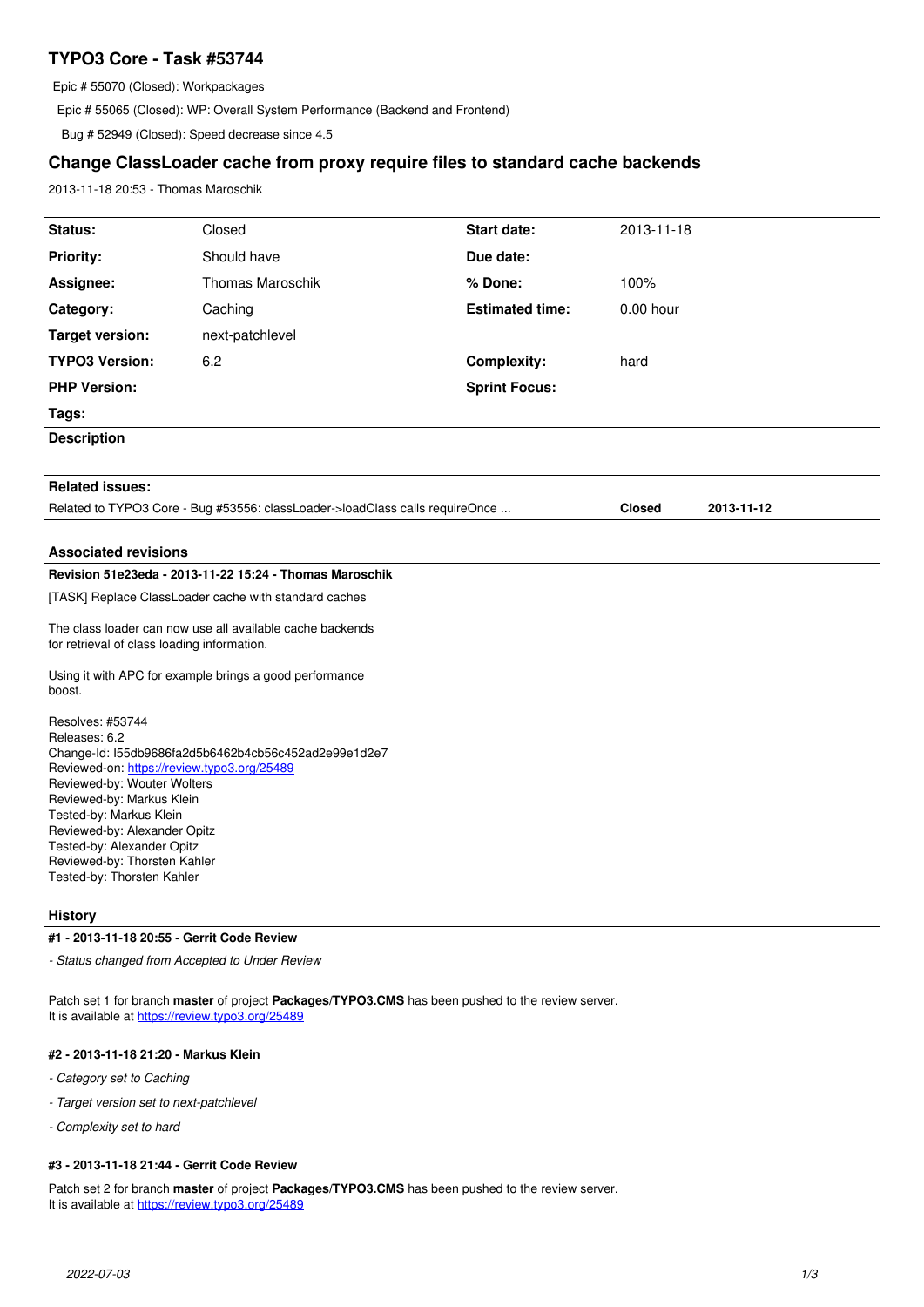### **#4 - 2013-11-18 21:54 - Gerrit Code Review**

Patch set 3 for branch **master** of project **Packages/TYPO3.CMS** has been pushed to the review server. It is available at <https://review.typo3.org/25489>

#### **#5 - 2013-11-19 00:07 - Gerrit Code Review**

Patch set 4 for branch **master** of project **Packages/TYPO3.CMS** has been pushed to the review server. It is available at <https://review.typo3.org/25489>

### **#6 - 2013-11-19 00:45 - Gerrit Code Review**

Patch set 5 for branch **master** of project **Packages/TYPO3.CMS** has been pushed to the review server. It is available at <https://review.typo3.org/25489>

#### **#7 - 2013-11-19 00:48 - Gerrit Code Review**

Patch set 6 for branch **master** of project **Packages/TYPO3.CMS** has been pushed to the review server. It is available at <https://review.typo3.org/25489>

### **#8 - 2013-11-19 01:25 - Gerrit Code Review**

Patch set 7 for branch **master** of project **Packages/TYPO3.CMS** has been pushed to the review server. It is available at <https://review.typo3.org/25489>

### **#9 - 2013-11-19 08:23 - Gerrit Code Review**

Patch set 8 for branch **master** of project **Packages/TYPO3.CMS** has been pushed to the review server. It is available at <https://review.typo3.org/25489>

### **#10 - 2013-11-22 15:30 - Thomas Maroschik**

*- Status changed from Under Review to Resolved*

*- % Done changed from 0 to 100*

Applied in changeset [51e23edaf7d518e05293874ac4b631db77594da9.](https://forge.typo3.org/projects/typo3cms-core/repository/1749/revisions/51e23edaf7d518e05293874ac4b631db77594da9)

#### **#11 - 2013-11-22 15:31 - Thorsten Kahler**

Performance tested on Ubuntu 12.04 (PHP 5.3.10) without bytecode cache:

#### **Test scenario**

- 2 request to start page of (upgraded) introduction package
- cache completely empty before
- Apache restarted before requests
- no PHP bytecode cache
- additional test: concurrent uncached requests

#### [test environment on Github](https://github.com/sascha-egerer/typo3-workspace-test)

#### **before change**

| ab -n 2 http://typo3-workspace-test-environment.dev/                  | min |      |        | max   |  |
|-----------------------------------------------------------------------|-----|------|--------|-------|--|
|                                                                       | 497 |      | 4775   |       |  |
|                                                                       | 675 |      | 4098   |       |  |
|                                                                       | 570 |      | 3925   |       |  |
|                                                                       | 539 |      | 4346   |       |  |
|                                                                       | 528 |      | 4210   |       |  |
| ab -n 30 -c 3 http://typo3-workspace-test-environment.dev/?no_cache=1 |     | min  | median | max   |  |
|                                                                       |     | 1071 | 2523   | 11678 |  |
|                                                                       |     | 2183 | 2431   | 14882 |  |
|                                                                       |     | 2185 | 2476   | 14779 |  |
|                                                                       |     | 2267 | 2531   | 14710 |  |
|                                                                       |     | 2272 | 2481   | 15044 |  |
|                                                                       |     |      |        |       |  |